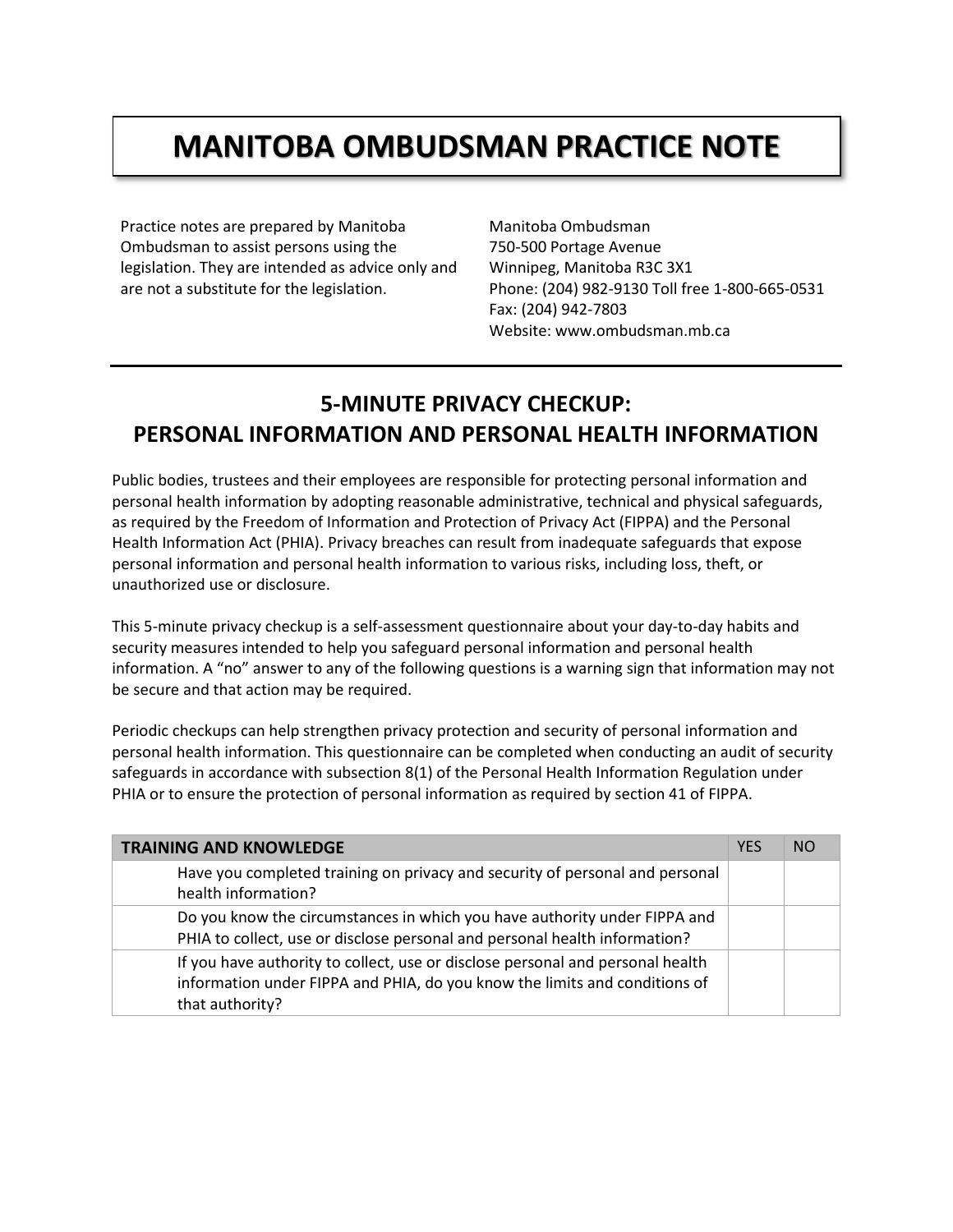| <b>PHYSICAL SECURITY</b>                                                                                                                      | <b>YES</b> | NO |
|-----------------------------------------------------------------------------------------------------------------------------------------------|------------|----|
| At your workspace, do you store personal and personal health<br>information in a locked cabinet?                                              |            |    |
| Do you lock your cabinet or office door whenever leaving your<br>workspace for an extended period of time, such as for a meeting or<br>lunch? |            |    |
| At the end of the day do you always:                                                                                                          |            |    |
| Clear your desk of all documents containing personal and personal health<br>information?                                                      |            |    |
| Store your laptop and all documents containing personal and personal health<br>information in a locked office or filing cabinet?              |            |    |
| Lock the door to your work area or to the cabinet that contains personal and<br>personal health information?                                  |            |    |
| Log off your computer?                                                                                                                        |            |    |
| Remove all documents containing personal and personal health information<br>from fax machines and printers?                                   |            |    |

| <b>EMAIL AND FAX</b>                                                                 | <b>YES</b> | NΟ |
|--------------------------------------------------------------------------------------|------------|----|
| Before emailing personal and personal health information do you:                     |            |    |
| Ensure that the email address is correct and is that of the intended recipient?      |            |    |
| Send a test email the first time you are sending an email to a new email<br>address? |            |    |
| Ensure that the information is password protected or encrypted?                      |            |    |
| Always include a confidentiality notice?                                             |            |    |
| Before faxing personal and personal health information do you:                       |            |    |
| Ensure that the fax number is correct and is that of the intended recipient?         |            |    |
| Always use a cover sheet that includes both the sender's name and telephone          |            |    |
| number and the intended recipient's name and telephone number?                       |            |    |
| Always include a confidentiality notice?                                             |            |    |

| <b>SECURITY OF ELECTRONIC FILES</b>                                                                                                                                                                                                 | <b>YES</b> | <b>NO</b> |
|-------------------------------------------------------------------------------------------------------------------------------------------------------------------------------------------------------------------------------------|------------|-----------|
| Do you always have to log in to any system using a unique username and<br>password?                                                                                                                                                 |            |           |
| Is your password complex and long enough that it would be difficult for<br>someone to guess it?                                                                                                                                     |            |           |
| Do you store your workplace passwords securely? (Common hiding areas that<br>are not secure include under your keyboard, phone, mouse pad, monitor,<br>desk, stapler or in an office drawer).                                       |            |           |
| Do you store all electronic documents containing personal and personal<br>health information on a secure central server? (For example, ensure that no<br>personal and personal health information is stored on a local hard drive). |            |           |